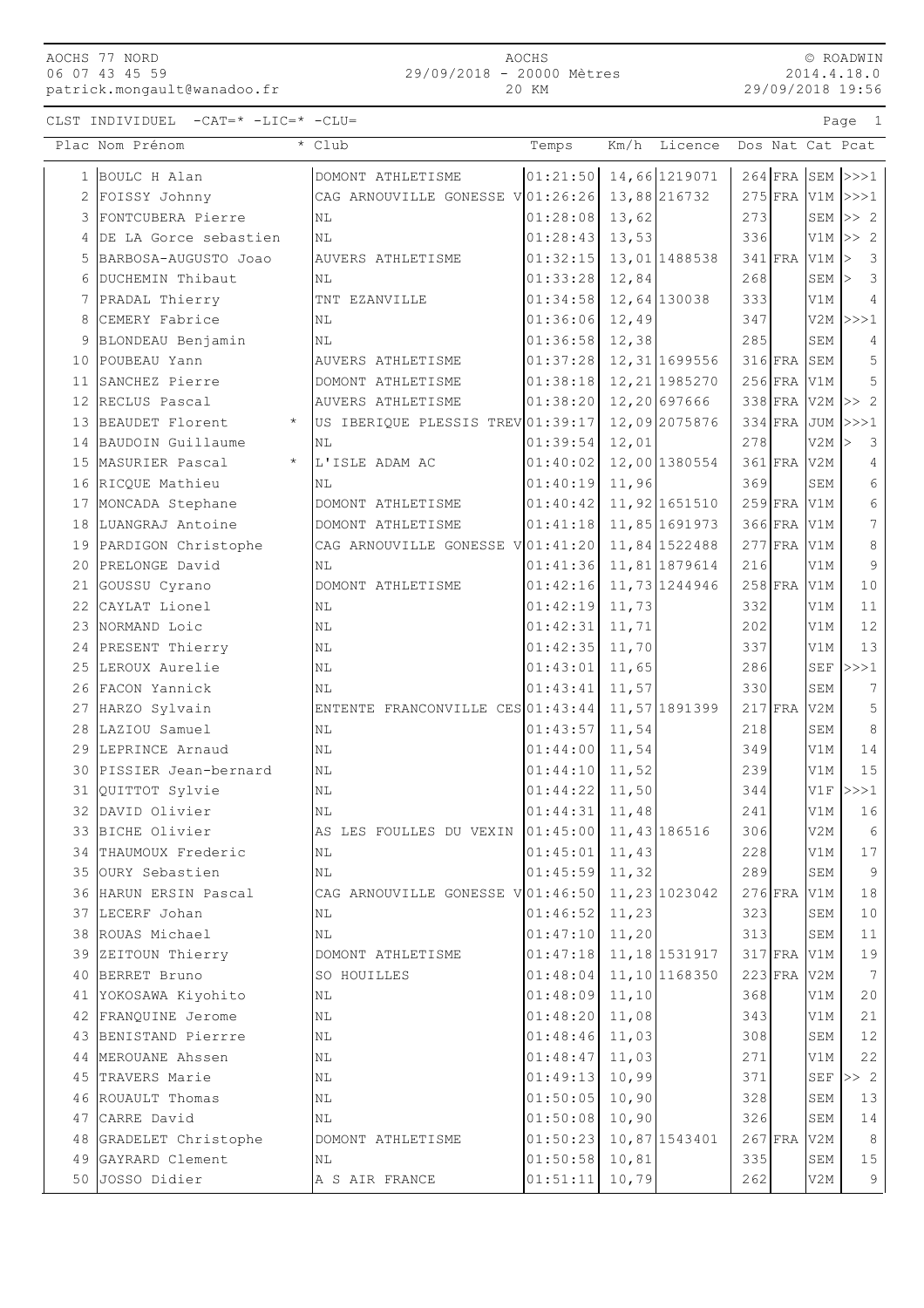| AOCHS 77 NORD  |  |                          |
|----------------|--|--------------------------|
| 06 07 43 45 59 |  |                          |
|                |  | patrick.mongault@wanadoo |

|    | AOCHS 77 NORD<br>06 07 43 45 59     | 29/09/2018 - 20000 Mètres                       | AOCHS            |               |               |     |               |               | © ROADWIN<br>2014.4.18.0           |
|----|-------------------------------------|-------------------------------------------------|------------------|---------------|---------------|-----|---------------|---------------|------------------------------------|
|    | patrick.mongault@wanadoo.fr         |                                                 | 20 KM            |               |               |     |               |               | 29/09/2018 19:56                   |
|    | CLST INDIVIDUEL -CAT=* -LIC=* -CLU= |                                                 |                  |               |               |     |               |               | $\overline{\phantom{0}}^2$<br>Page |
|    | Plac Nom Prénom                     | * Club                                          | Temps            | Km/h          | Licence       |     |               |               | Dos Nat Cat Pcat                   |
|    | 51 AMARGE Carole                    | <b>NL</b>                                       | 01:51:22         | 10,78         |               | 254 |               | $SEF$ >       | 3                                  |
|    | 52 RETBI Clement                    | NL                                              | 01:52:10         | 10,70         |               | 274 |               | SEM           | 16                                 |
| 53 | BENISTAND JEAN- Pierre              | NL                                              | 01:52:23         | 10,68         |               | 307 |               |               | $V3M$ $>>$ 1                       |
| 54 | PARISY Michel                       | AUVERS ATHLETISME                               | 01:52:32         |               | 10,66 1623200 |     | $312$ FRA     | V1M           | 23                                 |
| 55 | CHEVALIER Sandrine                  | <b>NL</b>                                       | 01:52:47         | 10,64         |               | 231 |               |               | $V1F$ $>>$ 2                       |
|    | 56 BILAS Nicolas                    | DOMONT ATHLETISME                               | 01:52:54         |               | 10,63 1465614 |     |               | $290$ FRA SEM | 17                                 |
| 57 | ETIENNE Christophe                  | DOMONT ATHLETISME                               | 01:52:56         |               | 10,63 1369384 |     | $266$ FRA V1M |               | 24                                 |
| 58 | FONCK Mickael                       | ΝL                                              | 01:52:58         | 10,62         |               | 252 |               | SEM           | 18                                 |
| 59 | VINCENT-GENOD Violaine              | NL                                              | 01:53:04         | 10,61         |               | 270 |               | SEF           | 4                                  |
| 60 | BARRAUD Kevin                       | NL                                              | 01:54:01         | 10,52         |               | 230 |               | SEM           | 19                                 |
| 61 | JOUBAUD Pascal                      | NL                                              | 01:54:39         | 10,47         |               | 208 |               | V1M           | 25                                 |
| 62 | MATRINGE Gabriel                    | ΝL                                              | 01:55:10         | 10,42         |               | 220 |               | SEM           | 20                                 |
| 63 | BESSE Michel                        | OXYGENE PSA                                     | 01:55:36         |               | 10,38 1125821 |     | $238$ FRA V2M |               | 10                                 |
| 64 | PERRIN Christophe                   | NL                                              | 01:56:05         | 10, 34        |               | 281 |               | V1M           | 26                                 |
| 65 | PETE Gil                            | NL                                              | 01:57:11         | 10, 24        |               | 283 |               | V2M           | 11                                 |
|    | 66 SALA Regis                       | NL                                              | 01:57:42         | 10, 20        |               | 300 |               | SEM           | 21                                 |
| 67 | FESNEAU Sebastien                   | NL                                              | 01:57:45         | 10,19         |               | 346 |               | SEM           | 22                                 |
| 68 | COUSIN Romuald                      | ΝL                                              | 01:58:03         | 10, 17        |               | 250 |               | V1M           | 27                                 |
|    | 69 LEDORMEUR Loic                   | NL                                              | 01:58:08         | 10, 16        |               | 351 |               | SEM           | 23                                 |
|    | 70 BENISTAND Sophie                 | NL                                              | 01:58:51         | 10, 10        |               | 309 |               | SEF           | 5                                  |
|    | 71 HEURTEVENT Matthieu              | ΝL                                              | 01:59:02         | 10,08         |               | 261 |               | SEM           | 24                                 |
| 72 | RAMBAULT Thomas<br>$\star$          | LIB'AIR'TRAIL                                   | 01:59:13         |               | 10,07 1657230 |     | $318$ FRA     | SEM           | 25                                 |
|    | 73 MARTINS Jose                     | ΝL                                              | 01:59:57         | 10,00         |               | 282 |               | V1M           | 28                                 |
| 74 | BISCHOFF Nicolas                    | NL                                              | 02:00:25         | 09,97         |               | 370 |               | V1M           | 29                                 |
|    | 75 RAGEAU Aymeric                   | NL                                              | 02:00:59         | 09,92         |               | 247 |               | V1M           | 30                                 |
|    | 76 VERNAY Simon                     | ΝL                                              | 02:01:17         | 09,89         |               | 215 |               | SEM           | 26                                 |
| 77 | FLEURY Alain                        | FS ESBLY COUPVRAY ATHLET 02:01:18               |                  | 09,89         |               | 303 |               | V2M           | 12                                 |
| 78 | FERADOU Vincent                     | CAG ARNOUVILLE GONESSE V 02:01:34 09,87 1177369 |                  |               |               |     | 327 FRA V1M   |               | 31                                 |
|    | 79 SAUVEAUX Guillaume               | NL                                              | 02:02:00         | 09,84         |               | 304 |               | SEM           | 27                                 |
|    | 80 AELION Marc                      | NL                                              | 02:02:41         | 09,78         |               | 206 |               | V2M           | 13                                 |
|    | 81 MARTINUZZI Pierre                | NL                                              | 02:03:15         | 09,74         |               | 362 |               | V1M           | 32                                 |
|    | 82 PORTAL Nicole                    | NL                                              | 02:03:33         | 09,71         |               | 302 |               | SEF           | 6                                  |
|    | 83 VAN HOECKE Michael               | ΝL                                              | 02:03:34         | 09,71         |               | 299 |               | SEM           | 28                                 |
|    | 84 VARAULT Stephan                  | NL                                              | 02:04:18         | 09,65         |               | 321 |               | SEM           | 29                                 |
|    | 85 CAUET Alice                      | ΝL                                              | 02:05:04         | 09,59         |               | 314 |               | SEF           | 7                                  |
|    | 86 BOQUET Sylvain                   | DOMONT ATHLETISME                               | 02:05:08         |               | 09,59909620   |     |               |               | 257 FRA V3M >> 2                   |
|    | 87 LEROUX Catherine                 | FSGT                                            | 02:05:43         | $09,55$ ????? |               | 364 |               |               | V3F  >>>1                          |
|    | 88 HUAUX Philippe                   | ΝL                                              | 02:06:58         | 09,45         |               | 340 |               | V2M           | 14                                 |
|    | 89 LE BRAS Mickael                  | NL                                              | 02:07:05         | 09,44         |               | 242 |               | SEM           | 30                                 |
|    | 90 MANGEOT Stephane                 | ΝL                                              | 02:07:15         | 09,43         |               | 248 |               | V1M           | 33                                 |
|    | 91 RAYMOND CHRISTIAN Serge          | NL                                              | 02:08:37         | 09, 33        |               | 365 |               | V1M           | 34                                 |
|    | 92 TADDIO Romain                    | ΝL                                              | 02:08:41         | 09, 33        |               | 350 |               | SEM           | 31                                 |
|    | 93 VAN ESLANDE Leopoline            | ΝL                                              | $02:08:44$ 09,32 |               |               | 243 |               | ${\tt SEF}$   | 8                                  |

94 MANES David NL NL 102:09:31 09,27 200 SEM 32 95 VINCENT GARNIER Lydie ENTENTE FRANCONVILLE CES 02:09:39 09,26 351870 305 FRA V1F > 3 96 CHAPIN Sophie NL NL 02:09:51 09,24 320 SEF 9 97 CHAPIN Manon NL NL 02:09:53 09,24 319 SEF 10 98 DELUPPO Thierry NL NL 02:10:05 09,22 363 V1M 35 99 CHAGNAUD Valerie VUNION SPORTIVE MERY SUR  $|02:10:17|$  09,21 345 VIF 4 100 GUILLON Julien NL NL 02:11:07 09,15 236 SEM 33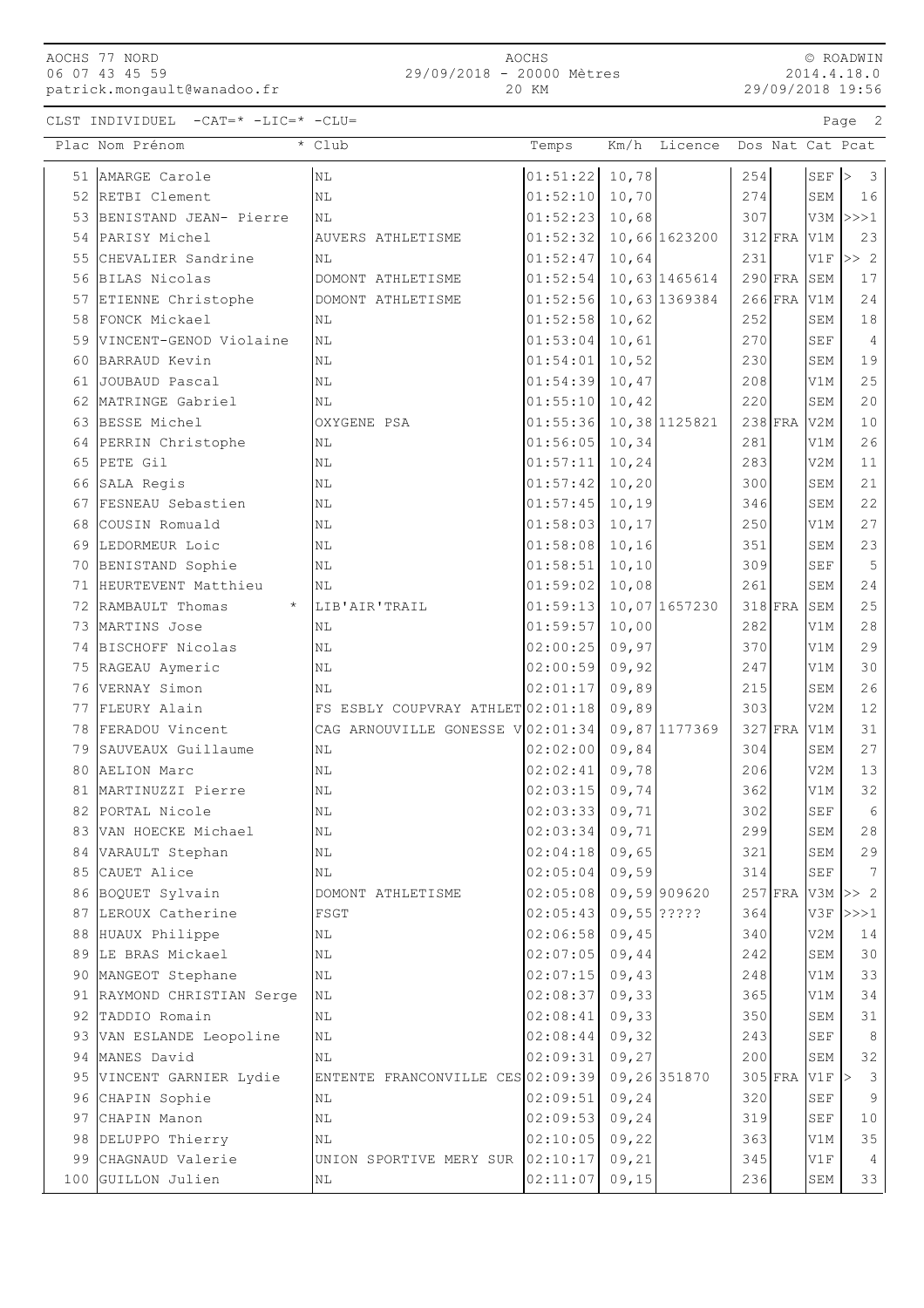AOCHS 77 NORD 06 07 43 45 59

patrick.mongault@wanadoo.fr

2014.4.18.0 29/09/2018 19:56

| $CLST$ INDIVIDUEL $-CAT=\star$ $-LIC=\star$ $-CLU=\star$ | $P$ age |  |
|----------------------------------------------------------|---------|--|
|----------------------------------------------------------|---------|--|

|     | Plac Nom Prénom                                | * Club                                | Temps                       | Km/h Licence   | Dos Nat Cat Pcat       |               |                                |                         |
|-----|------------------------------------------------|---------------------------------------|-----------------------------|----------------|------------------------|---------------|--------------------------------|-------------------------|
|     | 101 LEFEVRE Sebastien                          | N <sub>L</sub>                        | 02:11:26                    | 09, 13         | 315                    |               | SEM                            | 34                      |
| 102 | CATTANEO Isabella                              | ΝL                                    | 02:11:35                    | 09, 12         | 301                    |               | SEF                            | 11                      |
|     | 103 GRENIER Fabien                             | NL                                    | 02:12:47                    | 09,04          | 263                    |               | SEM                            | 35                      |
|     | 104 PETERFFY Gerald<br>$\star$                 | $C.O.$ CHAMBLY MOULIN NEUF $02:13:37$ |                             | 08,98 2067653  | $352$ FRA              |               | SEM                            | 36                      |
|     | 105 BARBE Dominique                            | US MERY AC                            | 02:14:13                    | 08, 94 1202951 |                        |               | $324$ FRA V3M $\triangleright$ | $\overline{\mathbf{3}}$ |
|     | 106 RIPON Romuald                              | ΝL                                    | 02:14:39                    | 08, 91         | 322                    |               | V1M                            | 36                      |
|     | 107 DREUIL Alain                               | DOMONT ATHLETISME                     | 02:14:48                    | 08,90 1074668  | $265$ FRA              |               | V <sub>2</sub> M               | 15                      |
|     | 108 BOMPART Jean-michel                        | <b>NL</b>                             | 02:15:15                    | 08,87          | 288                    |               | V1M                            | 37                      |
|     | 109 MAIRE Julien                               | ΝL                                    | 02:15:21                    | 08,87          | 203                    |               | V1M                            | 38                      |
|     | 110 RIVASSOU Jean-francois                     | ΝL                                    | 02:15:22                    | 08,86          | 205                    |               | V1M                            | 39                      |
|     | 111 STRESSER Louise                            | ΝL                                    | 02:15:53                    | 08,83          | 269                    |               | <b>SEF</b>                     | 12                      |
| 112 | PITON Marie-claire                             | ΝL                                    | 02:15:59                    | 08,82          | 251                    |               | V1F                            | 5                       |
| 113 | GORRE Guillaume                                | NL                                    | 02:16:10                    | 08,81          | 311                    |               | V1M                            | 40                      |
| 114 | MACEDO Madeleine                               | NL                                    | 02:16:11                    | 08,81          | 227                    |               | V1F                            | 6                       |
| 115 | AUGAUDY Isabelle                               | ΝL                                    | 02:16:38                    | 08,78          | 367                    |               | V1F                            | 7                       |
|     | 116 KERMANACH Yann                             | ΝL                                    | 02:16:41                    | 08,78          | 219                    |               | V1M                            | 41                      |
|     | 117 HAVARD Josiane                             | ΝL                                    | 02:16:54                    | 08,77          | 255                    |               | V1F                            | $\,8\,$                 |
|     | 118 NOYER Patrick                              | NL                                    | 02:17:27                    | 08,73          | 249                    |               | V2M                            | 16                      |
|     | 119 BUNEL Maxime<br>$\star$                    | PASS RUNNING FFA                      | 02:18:37                    | 08,66 T305027  | $356$ FRA              |               | SEM                            | 37                      |
|     | 120 ZRIEM Sebastien                            | ΝL                                    | 02:18:39                    | 08,65          | 201                    |               | SEM                            | 38                      |
|     | 121 LE QUINTRES Philippe                       | ΝL                                    | 02:18:43                    | 08,65          | 348                    |               | V2M                            | 17                      |
| 122 | HAMON Caroline                                 | ΝL                                    | 02:20:50                    | 08,52          | 232                    |               | <b>SEF</b>                     | 13                      |
| 123 | LEMORE Claire                                  | NL                                    | 02:20:51                    | 08,52          | 233                    |               | <b>SEF</b>                     | 14                      |
|     | 124 GIRARD Agathe                              | ΝL                                    | 02:21:51                    | 08,46          | 294                    |               | SEF                            | 15                      |
|     | 125 FONTCUBERTA Adrien                         | ΝL                                    | 02:25:08                    | 08, 27         | 272                    |               | SEM                            | 39                      |
|     | 126 LEININGER Audrey<br>$\star$                | PASS RUNNING FFA                      | 02:25:14                    | 08,26 T305665  | $325$ FRA              |               | V1F                            | 9                       |
|     | 127 MILANOWSKI Brian                           | ΝL                                    | 02:25:24                    | 08, 25         | 331                    |               | SEM                            | 40                      |
|     | 128 MINNE Corinne                              | ENTENTE FRANCONVILLE CES 02:26:17     |                             | 08,20 1351812  | $229$ FRA              |               | V2F                            | >>>1                    |
|     | 129 CHINON Geraldine                           | NL                                    | 02:26:49                    | 08, 17         | 355                    |               | V1F                            | 10                      |
|     | 130 TATIBOUET Annabelle                        | ENTENTE FRANCONVILLE CES 02:27:00     |                             | 08,16 1885518  |                        | $224$ FRA V1F |                                | 11                      |
|     | 131 DUTROU Maud<br>$\star$                     | ENTENTE FRANCONVILLE CES 02:27:01     |                             | 08,16 1885473  | $225$ FRA<br>$287$ FRA |               | V1F                            | 12<br>42                |
|     | 132 MOUROUGANANDAM Andre<br>133 AUDREN Pascale | PASS RUNNING FFA                      | 02:27:50<br> 02:31:11 07,94 | 08,12 T239618  | 329                    |               | V1M<br>V1F                     | 13                      |
|     | 134 BIGNON Damien                              | NL<br>ΝL                              | 02:32:15                    | 07,88          | 209                    |               | SEM                            | 41                      |
|     | 135 MOMPO Melanie                              | ΝL                                    | 02:32:16                    | 07,88          | 244                    |               | V1F                            | 14                      |
|     | 136 LE BON Sebastien                           | ΝL                                    | 02:36:05                    | 07,69          | 234                    |               | V1M                            | 43                      |
|     | 137 LACAZE Virginie                            | ΝL                                    | 02:36:42                    | 07,66          | 295                    |               | V1F                            | $15\,$                  |
|     | 138 ROYER Jeremy                               | ΝL                                    | 02:39:40                    | 07,52          | 212                    |               | SEM                            | 42                      |
|     | 139 ANTONEVICI Olga                            | ΝL                                    | 02:39:41                    | 07,51          | 213                    |               | <b>SEF</b>                     | 16                      |
|     | 140 FERNANDEZ Myriam                           | ΝL                                    | 02:39:42                    | 07,51          | 214                    |               | V1F                            | 16                      |
|     | 141 WUYAM Louis                                | ΝL                                    | 02:43:53                    | 07, 32         | 358                    |               | SEM                            | $43$                    |
|     | 142 PERSONNAZ PIERRE Louis                     | ΝL                                    | 02:43:54                    | 07, 32         | 359                    |               | SEM                            | $4\,4$                  |
|     | 143 BARUFFA Chloe                              | ΝL                                    | 02:43:54                    | 07, 32         | 360                    |               | $\operatorname{SEF}$           | $17$                    |
|     | 144 PAILLON Alexandre                          | ΝL                                    | 02:43:55                    | 07, 32         | 354                    |               | SEM                            | 45                      |
|     | 145 PELAYO Carlos                              | ΝL                                    | 02:43:55                    | 07, 32         | 353                    |               | SEM                            | 46                      |
|     | 146 BARUFFA Chloe                              | ΝL                                    | 02:43:56                    | 07, 32         | 360                    |               | SEF                            | $1\,8$                  |
|     | 147 PAILLON Alexandre                          | ΝL                                    | 02:43:59                    | 07, 32         | 354                    |               | SEM                            | $4\,7$                  |
|     | 148 PELAYO Carlos                              | ΝL                                    | 02:44:00                    | 07, 32         | 353                    |               | SEM                            | $4\,8$                  |
|     | 149 LEVOYE Joselito                            | TEAM FLAMMES EN ROSE/KMF 02:47:18     |                             | 07, 17         | 293                    |               | V1M                            | 44                      |
|     | 150 MEZIANI Farche                             | NL                                    | 02:47:18                    | 07, 17         | 310                    |               | V1F                            | 17                      |
|     |                                                |                                       |                             |                |                        |               |                                |                         |

© ROADWIN